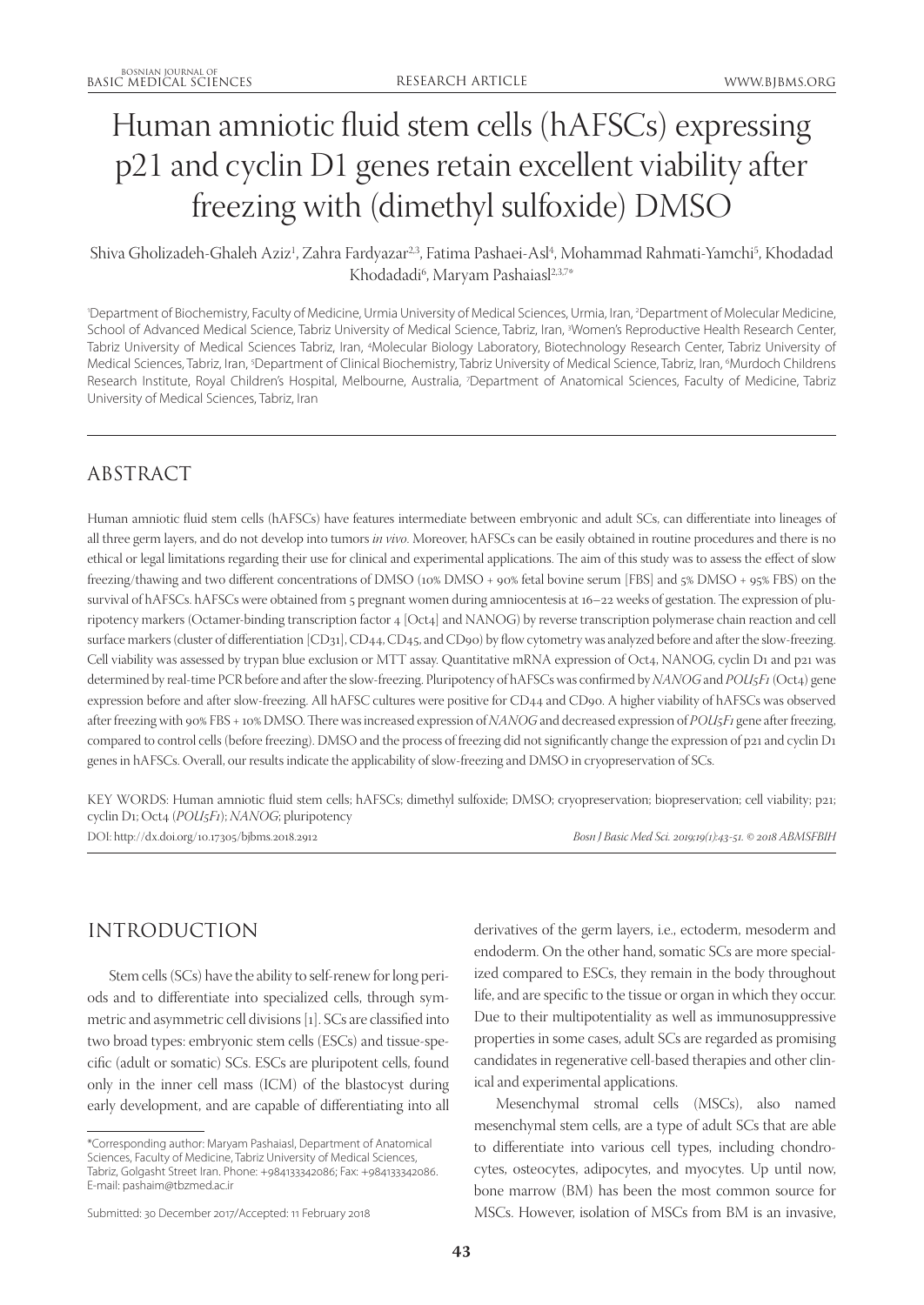time-consuming, and expensive procedure, painful for the patient. Also, preservation and banking of BM-derived MSCs (BM-MSCs) has a number of obstacles, such as the use of adequate cryopreservation protocols. In addition, the number and proliferation potential of BM-MSCs diminish with age [2,3].

Among the alternative sources of SCs that have been explored is the human umbilical cord (HUC). MSCs may be derived from different compartments of the HUC, including Wharton's jelly, cord lining, and the perivascular region. Some advantages of HUC- over BM-derived MSCs are abundant supply and painless collection of the cells [4]. However, the tissue processing and extraction procedures from the UC need to be optimized, to meet the specific conditions of birth environment [4].

Another potential source of SCs is amniotic fluid (AF). Human AF stem cells (hAFSCs) can be easily and safely obtained during amniocentesis, which is routinely performed at the second trimester to screen for genetic abnormalities of the fetus or to determine other characteristics, such as sex [5-7]. An additional advantage of human hAFSCs is that these SCs have a lower risk of tumorigenicity compared to ESCs [8,9].

Octamer-binding transcription factor 4 (Oct4) and NANOG are transcription factors required for self-renewal of undifferentiated ESCs and maintenance of their pluripotency, and the expression of these SC markers has also been demonstrated in hAFSCs [10], suggesting the potential of these cells in cell-based transplantation therapies [11,12].

Although a group of transcription factors is required for the establishment and maintenance of the ESC pluripotent state, Oct4 has the central role in this process [13,14]. Together with other core transcription factors (e.g., Sox2 and NANOG) or transcriptional repressive factors, Oct4 may respectively activate or suppress other protein-coding genes and related noncoding RNAs [15]. Moreover, in studies on induced pluripotent SCs (iPSCs) using bovine adult fibroblasts, the ectopic expression of Oct4, SOX2, KLF4, and c-MYC alone was not sufficient for stable induction of pluripotency in these cells and the additional expression of NANOG was critical for the production of stable bovine iPSCs, as confirmed by *in vitro* and *in vivo* experiments [16,17]. NANOG expression is observed in the ICM of human and mouse blastocysts, and is restricted to the pluripotent SCs and ES-like cells of the ICM in cattle. Downregulation of NANOG in human and mouse ESCs leads to their differentiation to extraembryonic lineages [18,19].

hAFSCs represent a valuable source of pluripotent SCs, as they possess characteristics intermediate between ESCs and adult SCs, can differentiate into lineages representative of all three germ layers, and do not develop into tumors in *in vivo* models. Moreover, hAFSCs can be easily obtained in routine procedures and there is no ethical or legal limitations regarding their use for clinical and experimental applications [20,21].

Nevertheless, the molecular profile of hAFSCs needs to be comprehensively investigated and compared to that of BM-MSCs, to understand the full therapeutic potential of these cells [22].

One of the most important issues in SC research is finding a suitable method for the preservation and maintenance of SCs over a long period of time, that preserves the multipotency and unique properties of these cells [23,24] necessary for their use in clinical applications and cell-based therapies [25].

Dimethyl sulfoxide (DMSO) has numerous applications in cell biology, among others, it is used as a cryoprotective agent in freezing-thawing of tissues and cells. Moreover, DMSO is a well-known inducer of cell differentiation. The positive and negative cell cycle regulators (such as cyclin D1 and p21) have been used as markers of DMSO effect on cell cycle arrest in the G1-phase [26-28].

The aim of this study was to assess the effect of slow freezing/thawing and two different concentrations of DMSO (as a cryoprotectant) on the survival of hAFSCs. The cells were obtained from pregnant women during amniocentesis at 16–22 weeks of gestation. To determine the potency of the cells after a long period of cryopreservation, we analyzed the expression of pluripotency markers (Oct4 and NANOG) and cell surface markers (cluster of differentiation [CD31], CD44, CD45, and CD90), before and after the slow-freezing. Cell viability was analyzed by trypan blue exclusion or MTT assay. The effect of cryopreservation on cell cycle of hAFSCs was evaluated by determining the quantitative mRNA expression of p21 and cyclin D1.

## MATERIALS AND METHODS

#### Materials

Dulbecco's modified eagle medium (DMEM), FBS, nonessential amino acids, 2-mercaptoethanol, and recombinant human basic fibroblast growth factor (bFGF) were purchased from GIBCO BRL Invitrogen Corp. (San Giuliano Milanese, Milan, Italy). Real-time PCR reagents were purchased from Takara Shuzo (Kyoto, Japan). Antibodies for fluorescence-activated cell sorting (FACS) analysis and immunocytochemistry (ICC) were acquired from BD Pharmingen (San Jose, CA, USA) or Abcam (Cambridge, MA, USA), and MTT powder was obtained from Sigma-Aldrich (St. Louis, MO, USA). All reagents were of analytical grade and used according to the instruction given by the manufacturer.

### Isolation of hAFSCs

AF samples (5 mL) were obtained from 5 pregnant women (age range: 35–42 years; 16–22 weeks of gestation) undergoing amniocentesis at the Tabriz University of Medical Sciences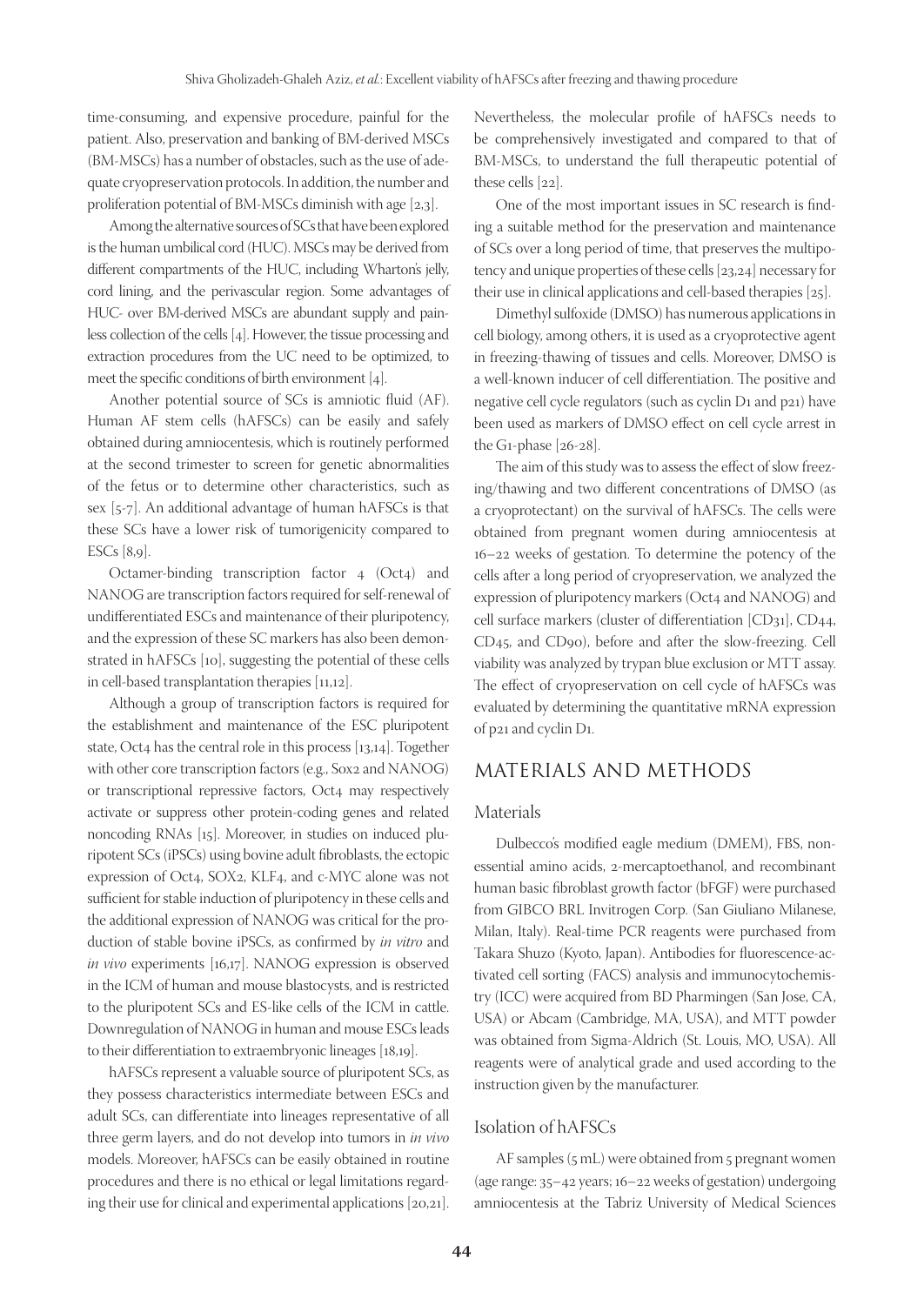Al-Zahra Teaching Hospital, as described previously [10]. Written informed consent was obtained from patients prior to the procedure, according to the ethics committee guidelines (registration number 5.4.753 at ethic committee of TUMA). Cases with abnormal karyotype or malformations detected by ultrasound were excluded from the study.

Samples were centrifuged at 1500 rpm for 10 minutes, after which the cell pellets were washed twice using PBS. Then, the pellets were resuspended in AmnioMAX II Complete Medium 1X (Gibco, Thermo Fisher Scientific, Inc., Waltham, MA, USA, cat# 11269) in 6-well plates for 2–3 weeks, and incubated in a humidified environment with 5%  $\text{CO}_\text{2}$  at 37°C. The medium was changed twice a week. After 3 weeks in the primary culture, the cells with 90% confluency were subcultured at 1:2 to 1:4 with trypsin-EDTA [0.25%] (Gibco). The cells were then re-seeded in DMEM containing 15% FBS, 1% L-glutamine, 1% penicillin/streptomycin, 1 mM of nonessential amino acids, 0.55 mM of 2-mercaptoethanol, and 10 ng/mL bFGF. The  $3<sup>rd</sup> - 5<sup>th</sup>$  passages of cells were used for further experiments, as recommended previously [10,29-31].

#### Cryopreservation method (slow freezing/thawing)

The hAFSC lines were frozen with a slightly modified previously described method [23]. We assessed the effect of two different concentrations of DSMO on the survival of hAFSCs after slow-freezing. The following groups were analyzed:

- 1. A solution of DMSO and adipose tissue-derived MSCs as control group [32].
- 2. A Solution of 10% (v/v) DMSO and 90% FBS.
- 3. A Solution of 5% (v/v) DMSO and 95% FBS.

Following trypsinization, the cells were harvested and centrifuged at a room temperature for 5 minutes at 400 g. Then, the supernatant was discarded, the cell lumps were resuspended, counted using a hemocytometer, and 1×10<sup>6</sup> cells were prepared per cryovial. After adding each cryoprotectant solution to the cell pellets, cell suspension was transferred immediately to -20°C for a short duration, and then to -70°C for 24 hours. The samples were then stored in a liquid nitrogen tank for one year until further analysis.

To thaw cryopreserved cells, the cryovials were quickly dipped in a water bath set at 37°C. Then, the cells were transferred into a 15 mL falcon tube, and 10 mL hAFSC medium was gradually added. The supernatant was discarded after centrifugation at room temperature for 3 minutes at 400 g. The cell pellet was resuspended in hAFSC medium and the numbers of cells were calculated by trypan blue exclusion. After thawing, cell survival and colony morphology was compared between the two cryopreservation protocols. The experiment was repeated three times (triplicate) and statistical analysis was carried out.

#### FACS analysis and ICC

In addition to ICC, FACS analysis was used to evaluate the phenotypic profile of hAFSCs, as described previously [10]. The cells were first stained with monoclonal antibodies and analyzed using BD FACSCalibur Flow cytometer (Ref: 342976, BD Biosciences, Bedford, MA, USA) [a total of 10,000 events for each sample]. Next, the samples were prepared for flow cytometry. Briefly, the cells were trypsinized and washed twice in FACS wash buffer. Supernatant was completely removed and the cell pellets were incubated with phycoerythrin (PE) conjugated monoclonal antibodies (1:30 dilution) for 20 minutes on ice. Then, 100 μl of FACS wash buffer containing propidium iodide (PI) was added to the cells. Approximately 5×104 cells were labeled with conjugated monoclonal antibodies against MSC markers CD90 (BD Pharmingen, cat# 560977) and CD44 (BD Pharmingen, cat# 555596), and against hematopoietic markers CD31 (PECAM-1, cat# FAB3567c) and CD45 (Abcam, cat# ab65952). The cells were centrifuged at 450 g for 3 minutes, and washed twice with FACS wash buffer. Detection of antibodies was performed on the FACS Calibur analyzer.

#### MTT assay

MTT assay was used to assess hAFSC viability before and after freezing for one week. One million cells were exposed to the two different freezing methods. In the first group, the cells were frozen with a combination of 90% FBS and 10% DMSO, while a mixture of 95% FBS and 5% DMSO was used in the second group. The freezing time was one week for both groups. Untreated cells were used as control.

Trypan blue was used to calculate the number of living and dead cells. In a 96-well plate, 10,000 cells/well were seeded and stored for 24 hours in a  $CO_2$  incubator, to stimulate cell attachment. After 24 hours, the medium was substituted with 200 µL fresh media and left for 24 hours. The cells were then incubated with 50 µL of 2 mg/mL MTT solved in PBS, for 4 hours. For this step, the plates were covered with aluminum foil. Supernatant was removed from the wells, and 200 µL of pure DMSO and 25 µL of Sorensen's glycine buffer were added to each well. Finally, the absorbance at 570 nm was measured on an ELISA reader with a reference wavelength at 630 nm. The cell viability was calculated using the following formula: Mean optical absorbance of treated cells ×100/Mean optical absorbance of control cells.

## Analysis of hAFSC pluripotency by reverse transcription polymerase chain reaction (RT-PCR)

Total RNA was extracted using the RNX-Plus kit (CinnaGen, Tehran, Iran, cat#  $RN_{7713}C$ ) from  $5\times10^{5}-6\times10^{5}$ undifferentiated hAFSCs  $(3<sup>th</sup>-5<sup>th</sup>$  passages), following the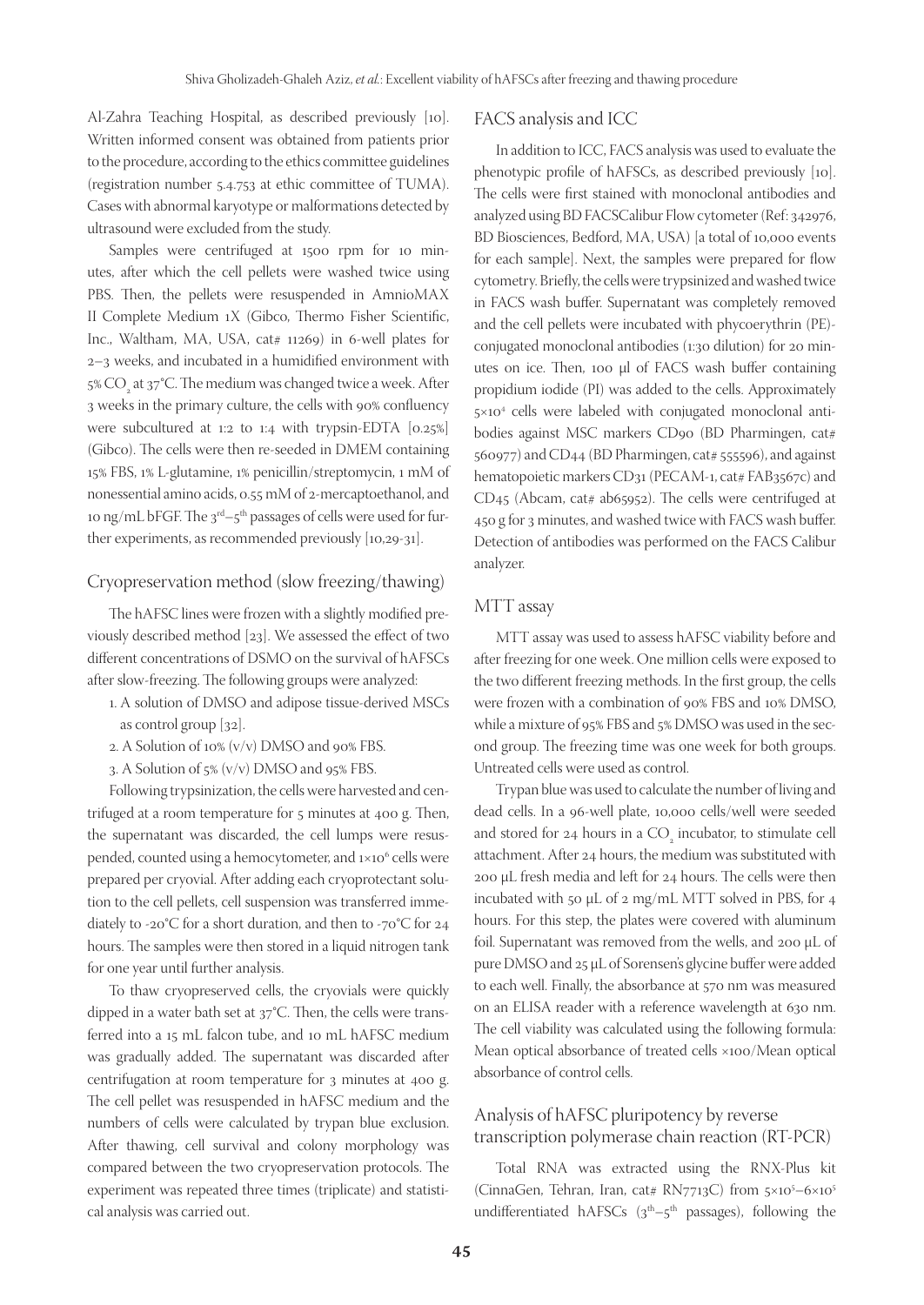manufacturer's protocol. Complementary DNA (cDNA) was synthesized from the total RNA using the Thermo Scientific RevertAid First Strand cDNA Synthesis Kit (Fermentas, Thermo Fisher Scientific, Waltham, MA, USA, cat# K1621) and an oligo-dT primer, in a 20 µL reaction mixture. The cDNA synthesis was carried out in a thermal cycler (PeQLab). The *NANOG* and *POU<sub>5</sub>F<sub>1</sub>* (Oct<sub>4</sub>) genes were analyzed as markers of pluripotency in hAFSCs cells, and the respective primers are given in Table 1. Beta-actin gene was used as an internal control.

The *NANOG* and *POU5F1* gene expression was detected using 2 µL of single stranded cDNA and the HyperScript RT master mix (GenAll, cat# 601-710). Initial denaturation was performed at 94°C for 4 minutes, followed by amplification at 94°C for 30 seconds. The annealing temperature was 56°C for 30 seconds and 72°C for 30 seconds, and extension was set at 72°C for 5 minutes for a total of 35 cycles. Amplified PCR products were separated on an agarose gel (2%) by electrophoresis and the resulting bands were visualized using a dye and photographed with a gel doc (Quantum-ST4, 1100/20M, France).

## Quantitative analysis of gene expression in hAFSC lines by real-time PCR

RNA extraction from hAFSC lines and cDNA synthesis were carried out as described above. The primers for *POU5F1* and *NANOG* genes are provided in Table 1. β-actin gene was used as an internal control (147 bp, forward primer: 5'-CCTTCCTTCCTGGGCATG-3', reverse primer: 5´-TCCTGTCGGCAATGCCAG-3´). To assess the effect of freezing and DMSO on cell cycle arrest in the G1-phase, the mRNA levels of cell cycle regulators p21 (*CDKN1A*) and cyclin D1 (*CCND1*) were analyzed using the following primers: *CDKN1A* (forward primer 5´-GCTTCATGCCAGCTACTTCC-3´, reverse primer:

5´-CCCTTCAAAGTGCCATCTGT-3´) and *CCND1* (forward primer: 5´-GCGGAGGAGAACAAACAGAT-3´, reverse primer: 5´- TGAACTTCACATCTGTGGCA-3´).

Real-time PCR procedures were carried out using the SYBR® Premix Ex Taq™ II (Tli RNase H Plus, Takara Biotechnology Co., Ltd. Dalian, China) [Cat # RR820] in a Rotor Gene 6000 (Corbett, USA). The PCR cycling conditions are given in Table 2. Relative gene expression was calculated using the  $2^{-\Delta\Delta Ct}$  method [33]. The amount of target gene was normalized to an endogenous reference gene and relative to a calibrator, as follows:  $\Delta$ Ct = Ct target gene - Ct endogenous reference gene and ΔΔCt = ΔCt sample of interest - ΔCt calibrator. All experiments were performed in triplicate [34].

#### Statistical analysis

SPSS for Windows, Version 15.0. (SPSS Inc., Chicago, IL) was used for statistical analysis. Results were expressed as mean  $\pm$  standard error (SE). The groups were compared using analysis of variance (ANOVA) with post hoc Bonferroni correction. The significance level was set at  $p < 0.05$ .

## RESULTS

### Isolation and characterization of hAFSCs

HAFSCs were successfully isolated from pregnant women and the morphology of cells in each passage was analyzed using an inverted microscope. In the primary passage, a heterogeneous population of cells was observed; the cells were round and showed the formation of spherical colonies. Fibroblast-like morphology or shape of the spindle was observed in cells after the  $3<sup>rd</sup>$  passage (Figure 1). Based on RT-PCR results for *NANOG* and *POU5F1* genes, pluripotency of hAFSCs was confirmed in  $3<sup>rd</sup> - 5<sup>th</sup>$  passages, both before and after slow freezing (Figure 2).

|  | Gene name     | Forward $(F)$ and reverse $(R)$ primers | PCR product size  |
|--|---------------|-----------------------------------------|-------------------|
|  | Oct4 (POU5F1) | F 5' CCATGCATTCAAACTGAGGT 3'            | 146 <sub>bp</sub> |
|  |               | R 5' CCTTTGTGTTCCCAATTCCT 3'            |                   |
|  | NANOG         | F5' AGTCCCAAAGGCAAACAACCCACTTC3'        | 161bp             |
|  |               | R 5' TGCTGGAGGCTGAGGTATTTCTGTCTC 3'     |                   |
|  | Beta actin    | F 5' GGCACCCAGCACAATGAAGA 3'            | 342 bp            |
|  |               | R 5' CGACTGCTGTCACCTTCACC 3'            |                   |

Oct4: Octamer-binding transcription factor 4

**TABLE 2.** Cycling protocol for real-time polymerase chain reaction (PCR) analysis

| <b>IN LOCAL CARDING PROCESS TO TEGRAL TRACE POTATIONSE CHART TEACHER TO A RAY SIS</b> |                                                                       |  |  |
|---------------------------------------------------------------------------------------|-----------------------------------------------------------------------|--|--|
| Cycle                                                                                 | Cvcle Point                                                           |  |  |
| Hold at 95°C, 5 minutes 0 seconds                                                     |                                                                       |  |  |
| Cycling (40 repeats)                                                                  | Step 1 at 95°C, hold 15 seconds                                       |  |  |
|                                                                                       | Step 2 at 60°C, hold 35 seconds, acquiring to Cycling A (SYBER Green) |  |  |
|                                                                                       | Step 3 at 72°C, hold 15 seconds, acquiring to Cycling B (SYBER Green) |  |  |
| Melt $(72-95^{\circ}C)$ , hold seconds on the 1st step, hold 5 seconds on next steps. |                                                                       |  |  |

Melt (72-95°C), hold seconds on the 1<sup>st</sup> step, hold 5 seconds on next steps, Melt A (SYBER Green)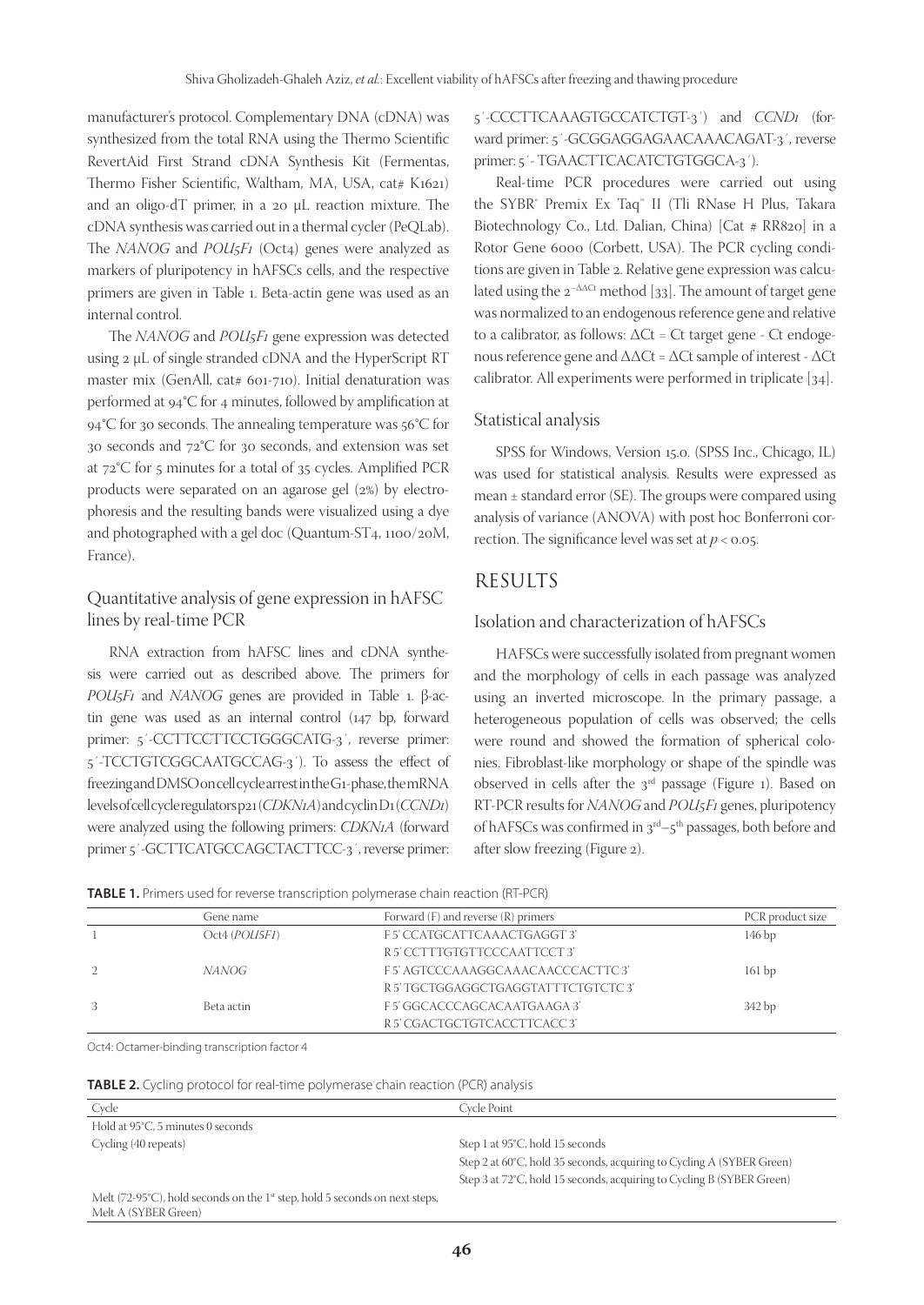

FIGURE 1. Cell morphology in cultured human amniotic fluid stem cells (hAFSCs). (A) In the primary passage, a heterogeneous population of cells was observed; the cells were round and showed the formation of spherical colonies (40× magnification). (B) After the 3rd passage, a more homogenous population of cells with fibroblast-like morphology or shape of the spindle was observed (40× magnification).

#### hAFSC viability after slow freezing/thawing

A total of 1×106 cryopreserved cells for each cryovial were thawed in two different media containing 5% and 10% DMSO, respectively, and the cell viability was determined by trypan blue exclusion. The results showed that up to 90% of the cells  $(9\times10^{5} \text{ of } 10^{6} \text{ primary cells})$  frozen with 10% DMSO were viable, but the viability of cells frozen with 5% DMSO was only 60%  $[65 \times 10^4 \text{ of } 10^6 \text{ primary cells}]$ (Figure 3).

#### Flow cytometry

Cell surface antigen expression at  $3<sup>rd</sup>-5<sup>th</sup>$  passage was detected in hAFSCs using monoclonal antibodies and flow cytometry, before and after slow freezing. All cultures were positive for MSC markers CD44 (85%) and CD90 (90–99%), and negative for CD45 and CD31 (Figure 4A and 4B).

#### MTT assay

Cell viability of hAFSCs treated with one of the cryopreservation protocols (95% FBS + 5% DMSO or 90% FBS +10% DMSO) for one week was evaluated using the MTT assay. Untreated cells were used as a control group. The viability was higher in cells treated with 90% FBS + 10% DMSO (84% vs. 71% for 95% FBS + 5% DMSO group), indicating that this method is more suitable for cryopreservation of hAFSCs (Figure 5).

#### Quantitative gene expression analysis

Real-time PCR results showed that the expression of *NANOG* gene increased in hAFSCs at 3<sup>rd</sup>-5<sup>th</sup> passage after slow freezing compared to control cells (before freezing). Compared to control group and *NANOG* gene expression, mRNA level of *POU5F1* was decreased in hAFSCs after freezing (Figure 6).

On the other hand, the expression of cell-cycle regulators p21 (*CDKN1A*) and cyclin D1 (*CCND1*) was not significantly



**FIGURE 2.** Gene expression of pluripotency markers in human amniotic fluid stem cells (hAFSCs) before (A) and after (B) cryopreservation with dimethyl sulfoxide (DMSO). Beta-actin (342 bp) was used as an internal control. The expression of Octamer-binding transcription factor 4 gene (POU5F1) [161 bp] and NANOG (146 bp) was confirmed by reverse transcription polymerase chain reaction and electrophoresis in agarose gel (2%).



**FIGURE 3.** Cell viability determined by trypan blue exclusion in untreated, control human amniotic fluid stem cells (hAFSCs) [1], hAFSCs treated with 10% dimethyl sulfoxide (DMSO) [2], and 5% DMSO [3]. Up to 90% of the cells ( $9 \times 10^5$  of 10<sup>6</sup> primary cells) frozen with 10% DMSO were viable, while the viability of cells frozen with 5% DMSO was only 60% [65 $\times$ 10<sup>4</sup> of 10<sup>6</sup> primary cells]. The p values for 5% DMSO, control, and 10% DMSO were 0.00, 0.013 and 0.003 ( $*p$  < 0.05 for 2 vs. 1 [control]), respectively.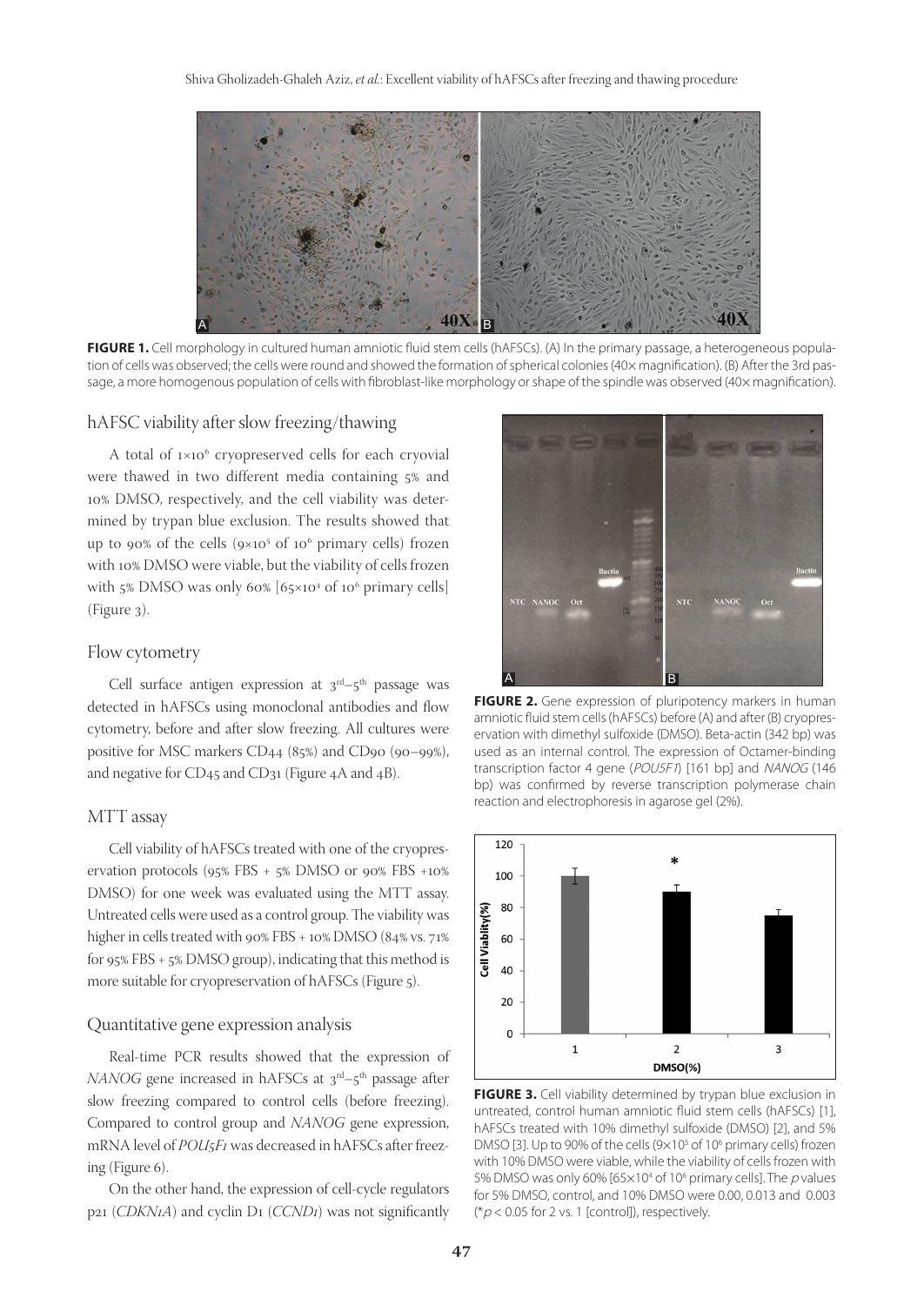

**FIGURE 4.** Cell surface antigen expression at 3<sup>rd</sup>–5<sup>th</sup> passage was detected in human amniotic fluid stem cells (hAFSCs) using monoclonal antibodies and flow cytometry, before (A) and after (B) cryopreservation with dimethyl sulfoxide (DMSO). All cells were positive for cluster of differentiation (CD)44 (85%) and CD90 (90–99%), and negative for CD45 and CD31.



**FIGURE 5.** Normalized MTT assay data before and after freezing of human amniotic fluid stem cells (hAFSCs) for one week. 1 (control = 10% dimethyl sulfoxide [DMSO] and 90% fetal bovine serum [FBS] + adipose tissue mesenchymal stem cells), 2 (10% DMSO + 90% FBS + hAFSCs), and 3 (5% DMSO + 95% FBS + hAFSCs). The viability was higher in cells treated with 90% FBS + 10% DMSO (84% vs. 71% for 95% FBS + 5% DMSO group)  $[^*p < 0.05$  for 2 vs. 1 (control)]. NS: non significant.

different in the cells before and after slow freezing, indicating that the cryopreservation process did not negatively affect the cell cycle of hAFSCs (Figure 7).

## DISCUSSION

hAFSCs were obtained from pregnant women who underwent amniocentesis for karyotyping. Amniocentesis is a safe procedure and routinely used for prenatal diagnosis, during which fetal stem cells can be isolated without harm to the fetus or mother (the risk of miscarriage is >1%).

We observed a higher viability of hAFSCs after freezing with 90% FBS + 10% DMSO compared to 95% FBS + 5% DMSO. *NANOG* and *POU5F1* gene expression was detected by RT-PCR before and after slow freezing, confirming the pluripotency of hAFSCs. According to flow cytometry, all hAFSC cultures were positive for MSC markers CD44 and CD90. Realtime PCR results showed increased expression of *NANOG*



**FIGURE 6.** Quantitative mRNA expression of Octamer-binding transcription factor 4 (Oct4), and NANOG was determined by real-time polymerase chain reaction (PCR) in human amniotic fluid stem cells (hAFSCs) before and after slow freezing. The mRNA expression of NANOG increased in hAFSCs at 3<sup>rd</sup>-5<sup>th</sup> passage after slow freezing compared to control cells before freezing ( $p$  < 0.05). The mRNA level of Oct4 was decreased in hAFSCs after slow freezing compared to control group (NS: non significant), and compared to NANOG expression (1.132 vs. 0.83, respectively,  $*_{p}$  < 0.05).



**FIGURE 7.** Quantitative mRNA expression of cyclin D1 and p21 was determined by real-time polymerase chain reaction (PCR) in human amniotic fluid stem cells (hAFSCs) before and after slow freezing. The expression of cell cycle regulators was not significantly different in the cells before and after freezing ( $p > 0.05$ ).

gene in hAFSCs and decreased expression of *POU5F1* after slow freezing, compared to control cells (before freezing).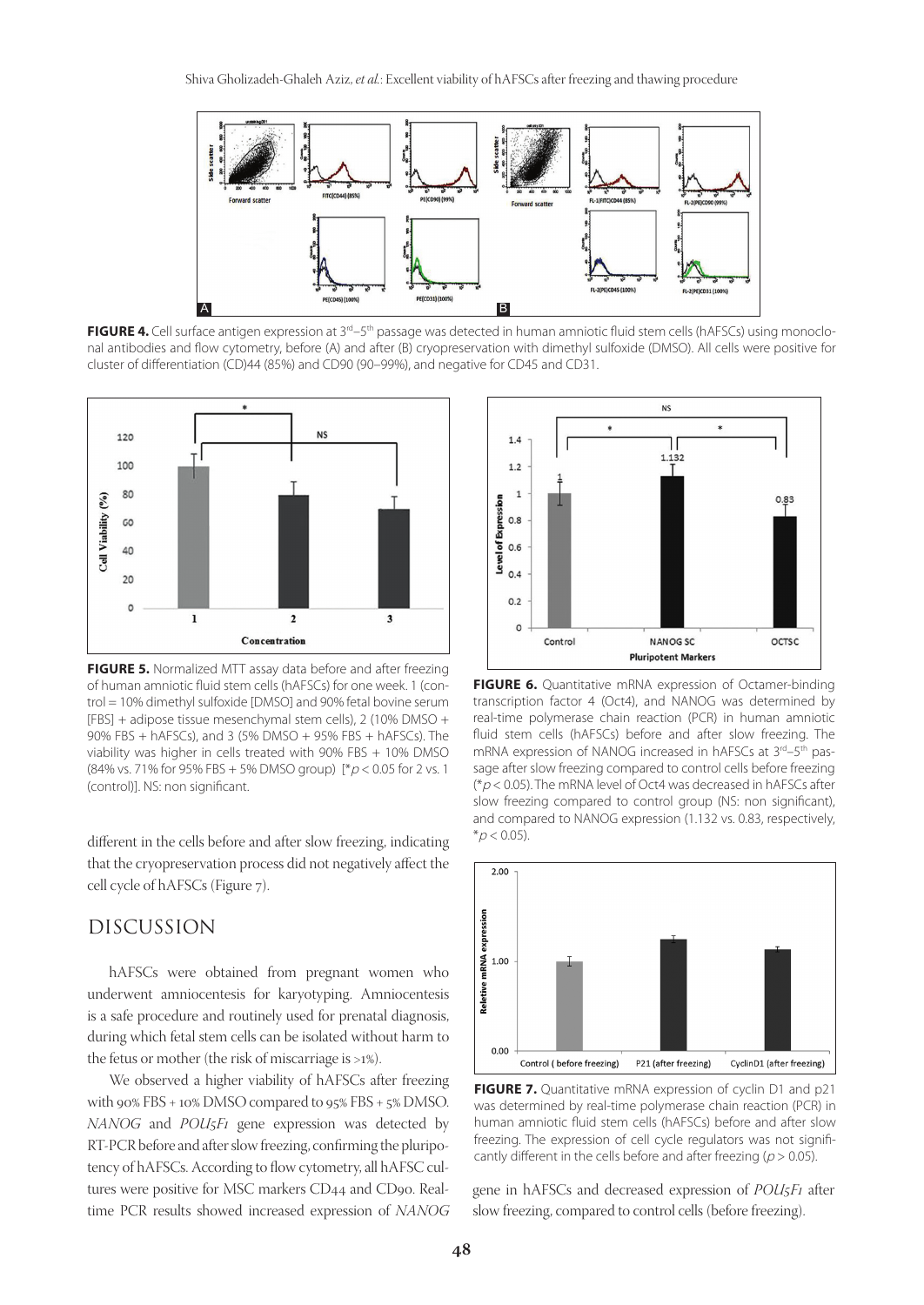Oct4, Sox2 and NANOG are transcription factors essential in maintaining pluripotency and self-renewal of ESCs. Oct4 exerts its function as a transcriptional regulator by binding to the classical octamer DNA motif, and in ESCs, it acts together with Sox2 which binds to sox element [35,36]. NANOG modulates the levels of Oct4 and Sox2 to sustain the undifferentiated state of ESCs. In turn, Oct4 and Sox2 control the transcription of downstream genes involved in maintaining pluripotency or inhibiting differentiation of ESCs. *NANOG* also modulates molecular effectors of ES cell fate, e.g., Foxd3 (transcriptional repressor) and Setdb1 (histone H3 Lys9 methyltransferase) [37,38]. Other examples of genes regulated by *NANOG* and *POU5F1*, that are important for pluripotency and self-renewal of ESCs, include *Myc* [39] and downstream target genes *Esrrb* and *Rif1* [40-42].

Additional mechanisms may modulate the activity of Oct4 in ESCs  $[43]$ . For example, stable levels of Oct4 in totipotent cells may be associated with the establishment of active chromatin rather than the activity of transcription activators [44]. Ben-Shushan et al. showed that the extinction of *POU5F1* gene activity in stem cell-fibroblast hybrid cells was accompanied by fast methylation of regulatory sequences, such as proximal and distal enhancers in the *POU5F1* promoter/enhancer region [45,46]. The expression of Oct4 and/or NANOG as markers of pluripotency was also demonstrated in BM-MSCs and in human multipotent adult SCs generated *in vitro* from adult human liver, heart, and BM [47,48]

Previously, it was shown that DMSO can cause arrest of cells in the G1 phase, a process that is regulated by p21 and cyclin D1 cell cycle regulators [26-28]. In this study, DMSO and the process of freezing did not significantly change the expression of p21 and cyclin D1 genes in hAFSCs, indicating the applicability of this cryopreservation protocol.

## CONCLUSION

A higher viability of hAFSCs was observed after freezing with 90% FBS + 10% DMSO, suggesting that is method is convenient for longer-term storage of SCs. *NANOG* and *POU5F1* gene expression was detected before and after slow freezing, confirming the pluripotency of hAFSCs. Moreover, hAFSCs were positive for MSC markers CD44 and CD90, and negative for CD45 and CD31. The observed viability of hAFSCs as well as unchanged expression of p21 and cyclin D1 regulators indicate that the cryopreservation protocols did not have harmful effects on the cell cycle of SCs. The importance of cryopreservation methods that allow efficient storage of hAFSCs without affecting their potency is highlighted, as these cells are easily obtainable and have a potential for numerous therapeutic applications in regenerative medicine.

## ACKNOWLEDGMENTS

The authors thank the Department of Biochemistry, Faculty of Medicine, Urmia University of Medical Sciences, Department of Molecular Medicine, Faculty of Advanced Medical Sciences of Tabriz University, and Women's Reproductive Health Research Center of Training Center Al-Zahra Hospital of Tabriz University of Medical Sciences for all support provided.

## DECLARATION OF INTERESTS

The authors declare no conflict of interests.

## REFERENCES

- [1] Bieback K, Kern S, Klüter H, Eichler H. Critical parameters for the isolation of mesenchymal stem cells from umbilical cord blood. Stem Cells 2004;22(4):625-34. https://doi.org/10.1634/stemcells.22-4-625.
- [2] Carnevale G, Pisciotta A, Riccio M, De Biasi S, Gibellini L, Ferrari A, et al. Optimized cryopreservation and banking of human bone-marrow fragments and stem cells. Biopreserv Biobank 2016;14(2):138-48.

https://doi.org/10.1089/bio.2015.0001.

- [3] Kemp KC, Hows J, Donaldson C. Bone marrow-derived mesenchymal stem cells. Leuk Lymphoma 2005;46(11):1531-44. https://doi.org/10.1080/10428190500215076.
- [4] Iftimia-Mander A, Hourd P, Dainty R, Thomas RJ. Mesenchymal stem cell isolation from human umbilical cord tissue: Understanding and minimizing variability in cell yield for process optimization. Biopreserv Biobank 2013;11(5):291-8. https://doi.org/10.1089/bio.2013.0027.
- [5] De Coppi P, Bartsch G, Siddiqui MM, Xu T, Santos CC, Perin L, et al. Isolation of amniotic stem cell lines with potential for therapy. Nat Biotechnol 2007;25(1):100-6. https://doi.org/10.1038/nbt1274.
- [6] Delo DM, De Coppi P, Bartsch G, Atala A. Amniotic fluid and placental stem cells. Methods Enzymol 2006;419:426-38. https://doi.org/10.1016/S0076-6879(06)19017-5.
- [7] Klemmt PA, Vafaizadeh V, Groner B. The potential of amniotic fluid stem cells for cellular therapy and tissue engineering. Expert Opin Biol Ther 2011;11(10):1297-314. https://doi.org/10.1517/14712598.2011.587800.
- [8] Bossolasco P, Montemurro T, Cova L, Zangrossi S, Calzarossa C, Buiatiotis S, et al. Molecular and phenotypic characterization of human amniotic fluid cells and their differentiation potential. Cell Res 2006;16(4):329-36. https://doi.org/10.1038/sj.cr.7310043.
- [9] Thirumala S, Goebel WS, Woods EJ. Manufacturing and banking of mesenchymal stem cells. Expert Opin Biol Ther 2013;13(5):673-91.
- https://doi.org/10.1517/14712598.2013.763925. [10] Gholizadeh-Ghaleh Aziz S, Pashaei-Asl F, Fardyazar Z, Pashaiasl M. Isolation, characterization, cryopreservation of human amniotic stem cells and differentiation to osteogenic and adipogenic cells.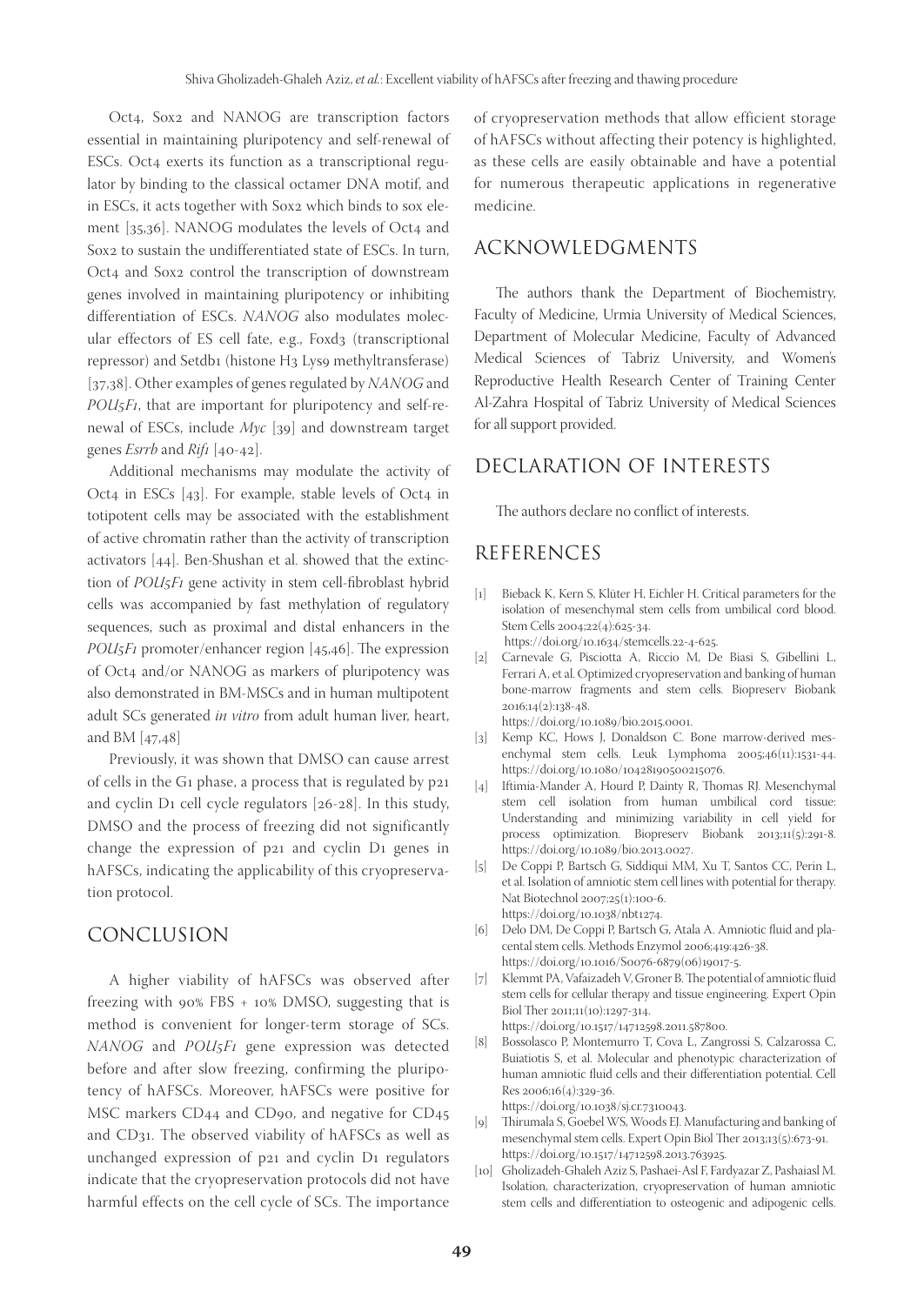PloS One 2016;11(7):e0158281.

https://doi.org/10.1371/journal.pone.0158281.

- [11] Guo Y, Costa R, Ramsey H, Starnes T, Vance G, Robertson K, et al. The embryonic stem cell transcription factors Oct-4 and FoxD3 interact to regulate endodermal-specific promoter expression. Proc Natl Acad Sci U S A 2002;99(6):3663-7. https://doi.org/10.1073/pnas.062041099.
- [12] Yu B, Cai H, Xu Z, Xu T, Zou Q, Gu M. Expressions of stem cell transcription factors Nanog and Oct4 in renal cell carcinoma tissues and clinical significance. Artif Cells Nanomed Biotechnol 2016;44(8):1818-23.

https://doi.org/10.3109/21691401.2015.1105238.

- [13] Hanna LA, Foreman RK, Tarasenko IA, Kessler DS, Labosky PA. Requirement for Foxd3 in maintaining pluripotent cells of the early mouse embryo. Genes Dev 2002;16(20):2650-61. https://doi.org/10.1101/gad.1020502.
- [14] Walker E, Manias JL, Chang WY, Stanford WL. PCL2 modulates gene regulatory networks controlling self-renewal and commitment in embryonic stem cells. Cell Cycle 2011;10(1):45-51. https://doi.org/10.4161/cc.10.1.14389.
- [15] Hough SR, Clements I, Welch PJ, Wiederholt KA. Differentiation of mouse embryonic stem cells after RNA interference $\Box$ mediated silencing of Oct4 and Nanog. Stem Cells 2006;24(6):1467-75. https://doi.org/10.1634/stemcells.2005-0475.
- [16] Hawkins PG, Morris KV. Transcriptional regulation of *Oct4* by a long non-coding RNA antisense to *Oct4*-pseudogene 5. Transcription 2010;1(3):165-75. https://doi.org/10.4161/trns.1.3.13332.
- [17] Hyslop L, Stojkovic M, Armstrong L, Walter T, Stojkovic P, Przyborski S, et al. Downregulation of *NANOG* induces differentiation of human embryonic stem cells to extraembryonic lineages. Stem Cells 2005;23(8):1035-43. https://doi.org/10.1634/stemcells.2005-0080.
- [18] Gawlik-Rzemieniewska N, Bednarek I. The role of *NANOG* transcriptional factor in the development of malignant phenotype of cancer cells. Cancer Biol Ther 2016;17(1):1-10. https://doi.org/10.1080/15384047.2015.1121348.
- [19] Kern S, Eichler H, Stoeve J, Klüter H, Bieback K. Comparative analysis of mesenchymal stem cells from bone marrow, umbilical cord blood, or adipose tissue. Stem Cells 2006;24(5):1294-301. https://doi.org/10.1634/stemcells.2005-0342.
- [20] Kim K, Doi A, Wen B, Ng K, Zhao R, Cahan P, et al. Epigenetic memory in induced pluripotent stem cells. Nature 2010;467(7313):285-90. https://doi.org/10.1038/nature09342.
- [21] Gholizadeh-Ghalehaziz S, Farahzadi R, Fathi E, Pashaiasl M. A mini overview of isolation, characterization and application of amniotic fluid stem cells. Int J Stem Cells 2015;8(2):115-20. https://doi.org/10.15283/ijsc.2015.8.2.115.
- [22] Spinelli V, Guillot PV, De Coppi P. Induced pluripotent stem (iPS) cells from human fetal stem cells (hFSCs). Organogenesis 2013;9(2):101-10. https://doi.org/10.4161/org.25197.
- [23] Pashaiasl M, Khodadadi K, Richings NM, Holland MK, Verma PJ. Cryopreservation and long-term maintenance of bovine embryo-derived cell lines. Reprod Fertil Dev 2013;25(4):707-18. https://doi.org/10.1071/RD12018.
- [24] Yong KW, Wan Safwani WK, Xu F, Wan Abas WA, Choi JR, Pingguan-Murphy B. Cryopreservation of human mesenchymal stem cells for clinical applications: Current methods and challenges. Biopreserv Biobank 2015;13(4):231-9. https://doi.org/10.1089/bio.2014.0104.

[25] Gholizadeh-Ghaleh Aziz S, Fathi E, Rahmati-Yamchi M, Akbarzadeh A, Fardyazar Z, Pashaiasl M. An update clinical application of amniotic fluid-derived stem cells (AFSCs) in cancer cell therapy and tissue engineering. Artif Cells Nanomed Biotechnol 2017;45(4):765-74.

https://doi.org/10.1080/21691401.2016.1216857.

[26] Fiore M, Zanier R, Degrassi F. Reversible G(1) arrest by dimethyl sulfoxide as a new method to synchronize Chinese hamster cells. Mutagenesis 2002;17(5):419-24.

https://doi.org/10.1093/mutage/17.5.419.

- [27] Takase K, Sawai M, Yamamoto K, Yata J, Takasaki Y, Teraoka H, et al. Reversible G1 arrest induced by dimethyl sulfoxide in human lymphoid cell lines: Kinetics of the arrest and expression of the cell cycle marker proliferating cell nuclear antigen in Raji cells. Cell Growth Differ 1992;3(8):515-21.
- [28] Lange S, Richard D, Viergutz T, Kriehuber R, Weiss DG, Simko M. Alterations in the cell cycle and in the protein level of *cyclin D1*, *p21*CIP1, and p16INK4a after exposure to 50 Hz MF in human cells. Radiat Environ Biophys 2002;41(2):131-7. https://doi.org/10.1007/s00411-002-0145-8.
- [29] Perin L, Sedrakyan S, Da Sacco S, De Filippo R. Characterization of human amniotic fluid stem cells and their pluripotential capability. Methods Cell Biol 2008;86:85-99. https://doi.org/10.1016/S0091-679X(08)00005-8.
- [30] Steigman SA, Fauza DO. Isolation of mesenchymal stem cells from amniotic fluid and placenta. Curr Protoc Stem Cell Biol 2007;Chapter 1:Unit 1E.2.

https://doi.org/10.1002/9780470151808.sc01e02s1.

- [31] You Q, Cai L, Zheng J, Tong X, Zhang D, Zhang Y. Isolation of human mesenchymal stem cells from third-trimester amniotic fluid. Int J Gynaecol Obstet 2008;103(2):149-52. https://doi.org/10.1016/j.ijgo.2008.06.012.
- [32] Dovgan B, Barlic A, Knezevic M, Miklavcic D. Cryopreservation of human adipose-derived stem cells in combination with trehalose and reversible electroporation. J Membr Biol 2017;250(1):1-9. https://doi.org/10.1007/s00232-016-9916-z.
- [33] Livak KJ, Schmittgen TD. Analysis of relative gene expression data using real-time quantitative PCR and the 2−ΔΔCT method. Methods 2001;25(4):402-8. https://doi.org/10.1006/meth.2001.1262.
- [34] Yuan JS, Reed A, Chen F, Stewart CN. Statistical analysis of realtime PCR data. BMC Bioinformatics 2006;7(1):1. https://doi.org/10.1186/1471-2105-7-85.
- [35] Ristimäki A. Tumor suppressor effect of the microRNA miR-519 is mediated via the mRNA-binding protein HuR. Cell Cycle 2010;9(7):1231-40. https://doi.org/10.4161/cc.9.7.11322.
- [36] Loh Y, Wu Q, Chew J, Vega V, Zhang W, Chen X, et al. The Oct4 and Nanog transcription network regulates pluripotency in mouse embryonic stem cells. Nat Genet 2006;38(4):431-40. https://doi.org/10.1038/ng1760.
- [37] Luo J, Sladek R, Bader J-A, Matthyssen A, Rossant J, Giguère V. Placental abnormalities in mouse embryos lacking the orphan nuclear receptor ERR-β. Nature 1997;388(6644):778-82. https://doi.org/10.1038/42022.
- [38] Horvat S, Mcwhir J, Rozman D. Defects in cholesterol synthesis genes in mouse and in humans: Lessons for drug development and safer treatments. Drug Metab Rev 2011;43(1):69-90. https://doi.org/10.3109/03602532.2010.540580.
- [39] Miki T, Lehmann T, Cai H, Stolz DB, Strom SC. Stem cell characteristics of amniotic epithelial cells. Stem Cells 2005;23(10):1549-59. https://doi.org/10.1634/stemcells.2004-0357.
- [40] Schulz WA, Hoffmann MJ. Transcription factor networks in embryonic stem cells and testicular cancer and the definition of epigenetics. Epigenetics 2007;2(1):37-42. https://doi.org/10.4161/epi.2.1.4067.
- [41] Nichols J, Zevnik B, Anastassiadis K, Niwa H, Klewe-Nebenius D, Chambers I, et al. Formation of pluripotent stem cells in the mammalian embryo depends on the POU transcription factor *Oct4*. Cell 1998;95(3):379-91.

https://doi.org/10.1016/S0092-8674(00)81769-9.

- [42] Weiss ML. Stem cells in the umbilical cord matrix: Isolation and characterization. Biol Blood Marrow Transplant 2007;13(11):1401. https://doi.org/10.1016/j.bbmt.2007.08.031.
- [43] Pesce M, Schöler HR. Oct-4: Control of totipotency and germline determination. Mol Reprod Dev 2000;55(4):452-7. https://doi.org/10.1002/(SICI)1098-2795(200004)55:4<452:AID-MRD 14>3.0.CO;2-S.
- [44] Munoz M, Rodriguez A, De Frutos C, Caama-o JN, Diez C, Facal N,